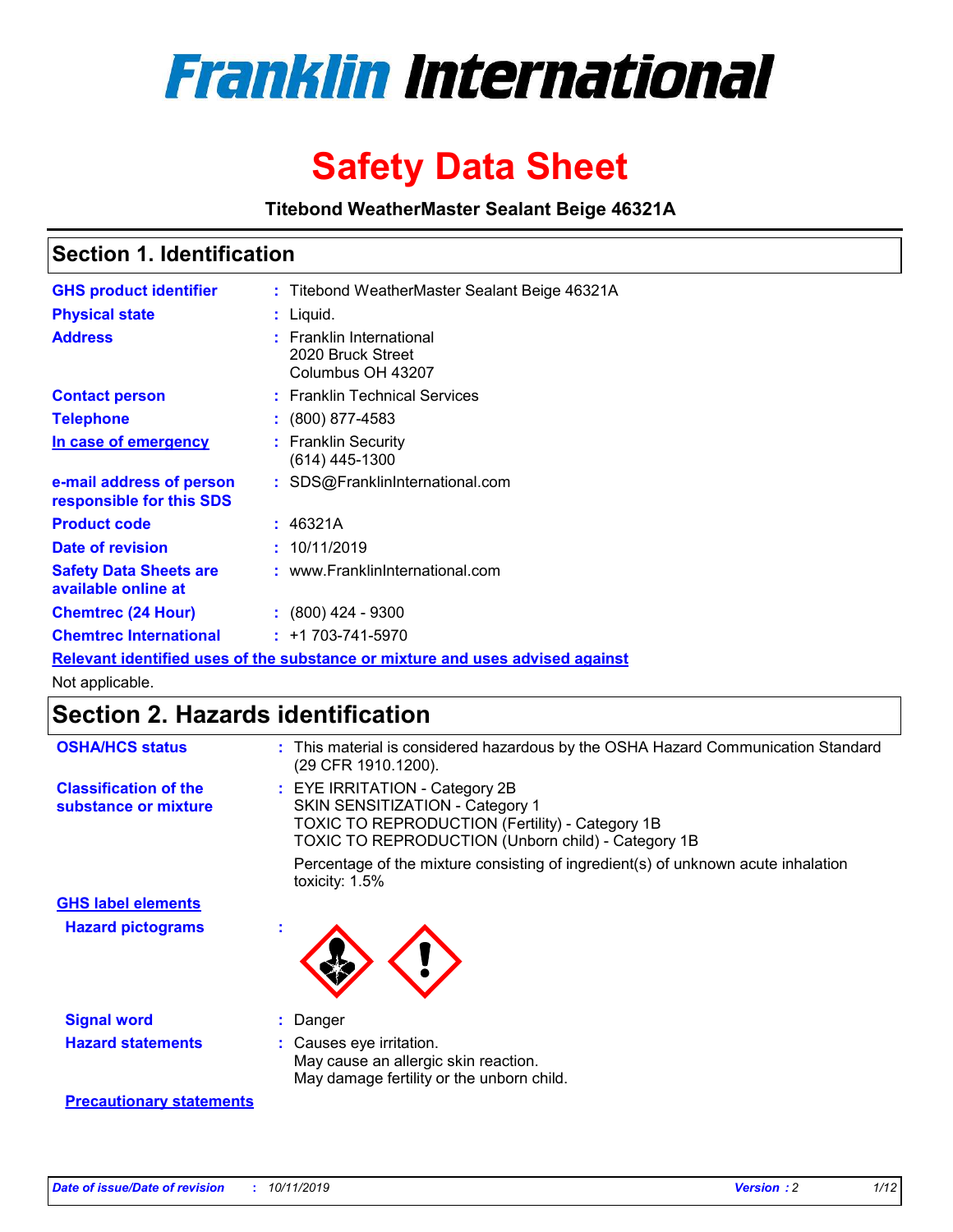### **Section 2. Hazards identification**

| <b>Prevention</b>                          | : Obtain special instructions before use. Do not handle until all safety precautions have<br>been read and understood. Wear protective gloves. Wear eye or face protection.<br>Wear protective clothing. Avoid breathing vapor. Wash hands thoroughly after handling.<br>Contaminated work clothing must not be allowed out of the workplace.                                                        |
|--------------------------------------------|------------------------------------------------------------------------------------------------------------------------------------------------------------------------------------------------------------------------------------------------------------------------------------------------------------------------------------------------------------------------------------------------------|
| <b>Response</b>                            | : IF exposed or concerned: Get medical attention. IF ON SKIN: Wash with plenty of<br>soap and water. Wash contaminated clothing before reuse. If skin irritation or rash<br>occurs: Get medical attention. IF IN EYES: Rinse cautiously with water for several<br>minutes. Remove contact lenses, if present and easy to do. Continue rinsing. If eye<br>irritation persists: Get medical attention. |
| <b>Storage</b>                             | : Store locked up.                                                                                                                                                                                                                                                                                                                                                                                   |
| <b>Disposal</b>                            | : Dispose of contents and container in accordance with all local, regional, national and<br>international regulations.                                                                                                                                                                                                                                                                               |
| <b>Hazards not otherwise</b><br>classified | : Product generates methanol during cure.                                                                                                                                                                                                                                                                                                                                                            |
|                                            |                                                                                                                                                                                                                                                                                                                                                                                                      |

### **Section 3. Composition/information on ingredients**

| <b>Substance/mixture</b><br>Mixture                  |                   |                     |
|------------------------------------------------------|-------------------|---------------------|
| <b>Ingredient name</b>                               | $\frac{9}{6}$     | <b>CAS number</b>   |
| 3-aminopropyltriethoxysilane<br>Dibutyltin dilaurate | l≤3<br>$\leq 0.3$ | 919-30-2<br>77-58-7 |

Any concentration shown as a range is to protect confidentiality or is due to batch variation.

**There are no additional ingredients present which, within the current knowledge of the supplier and in the concentrations applicable, are classified as hazardous to health or the environment and hence require reporting in this section.**

**Occupational exposure limits, if available, are listed in Section 8.**

### **Section 4. First aid measures**

| <b>Description of necessary first aid measures</b> |                                                                                                                                                                                                                                                                                                                                                                                                                                                                                                                                                                                                                                                                                                                                                                           |  |  |  |
|----------------------------------------------------|---------------------------------------------------------------------------------------------------------------------------------------------------------------------------------------------------------------------------------------------------------------------------------------------------------------------------------------------------------------------------------------------------------------------------------------------------------------------------------------------------------------------------------------------------------------------------------------------------------------------------------------------------------------------------------------------------------------------------------------------------------------------------|--|--|--|
| <b>Eye contact</b>                                 | : Immediately flush eyes with plenty of water, occasionally lifting the upper and lower<br>eyelids. Check for and remove any contact lenses. Continue to rinse for at least 10<br>minutes. If irritation persists, get medical attention.                                                                                                                                                                                                                                                                                                                                                                                                                                                                                                                                 |  |  |  |
| <b>Inhalation</b>                                  | : Remove victim to fresh air and keep at rest in a position comfortable for breathing. If<br>not breathing, if breathing is irregular or if respiratory arrest occurs, provide artificial<br>respiration or oxygen by trained personnel. It may be dangerous to the person providing<br>aid to give mouth-to-mouth resuscitation. Get medical attention. If unconscious, place<br>in recovery position and get medical attention immediately. Maintain an open airway.<br>Loosen tight clothing such as a collar, tie, belt or waistband. In case of inhalation of<br>decomposition products in a fire, symptoms may be delayed. The exposed person may<br>need to be kept under medical surveillance for 48 hours.                                                       |  |  |  |
| <b>Skin contact</b>                                | : Wash with plenty of soap and water. Remove contaminated clothing and shoes. Wash<br>contaminated clothing thoroughly with water before removing it, or wear gloves.<br>Continue to rinse for at least 10 minutes. Get medical attention. In the event of any<br>complaints or symptoms, avoid further exposure. Wash clothing before reuse. Clean<br>shoes thoroughly before reuse.                                                                                                                                                                                                                                                                                                                                                                                     |  |  |  |
| <b>Ingestion</b>                                   | : Wash out mouth with water. Remove dentures if any. Remove victim to fresh air and<br>keep at rest in a position comfortable for breathing. If material has been swallowed and<br>the exposed person is conscious, give small quantities of water to drink. Stop if the<br>exposed person feels sick as vomiting may be dangerous. Do not induce vomiting<br>unless directed to do so by medical personnel. If vomiting occurs, the head should be<br>kept low so that vomit does not enter the lungs. Get medical attention. Never give<br>anything by mouth to an unconscious person. If unconscious, place in recovery position<br>and get medical attention immediately. Maintain an open airway. Loosen tight clothing<br>such as a collar, tie, belt or waistband. |  |  |  |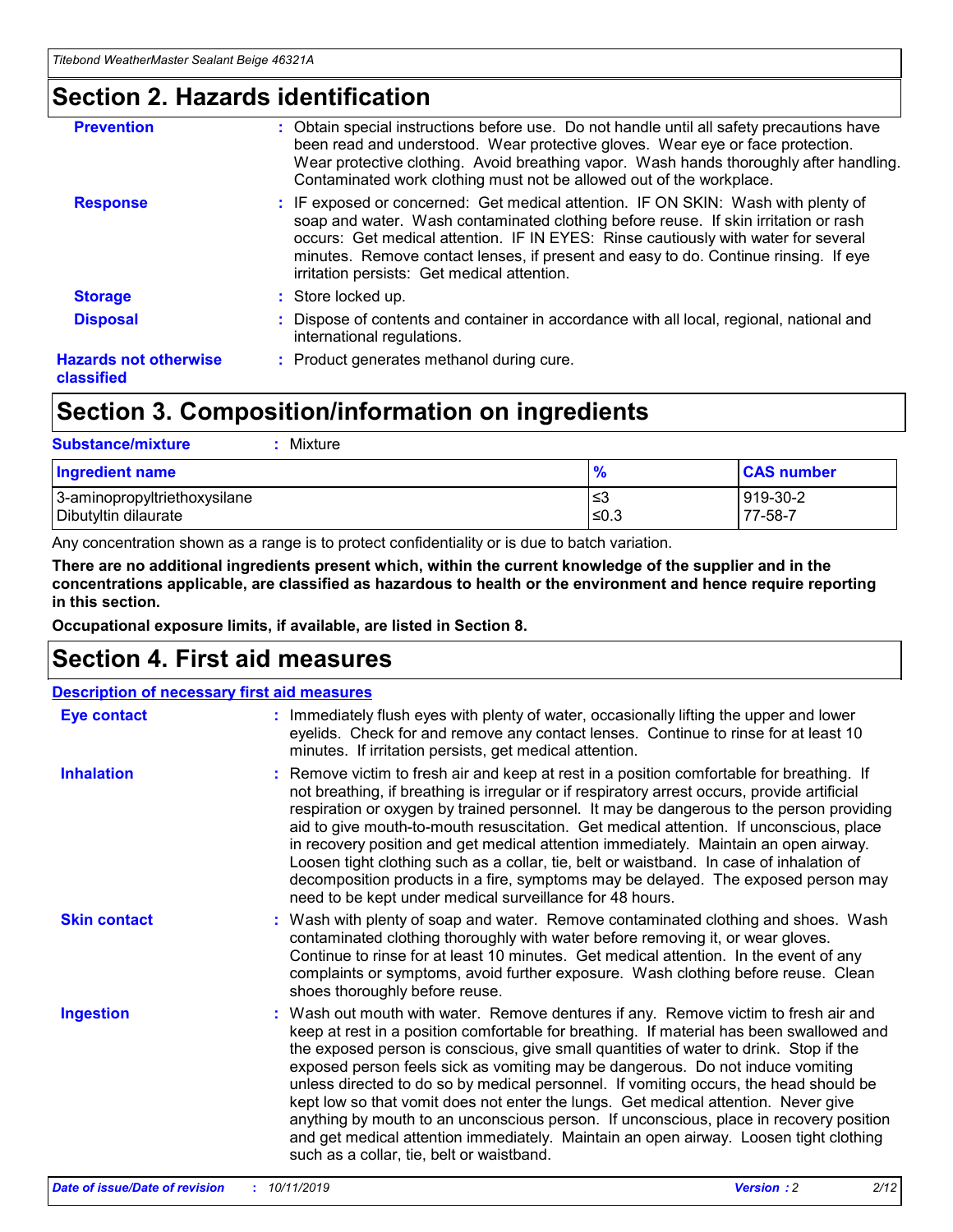## **Section 4. First aid measures**

| Most important symptoms/effects, acute and delayed |                                       |                                                                                                                                                                                                                                                                                                                                                                                                                 |  |  |  |
|----------------------------------------------------|---------------------------------------|-----------------------------------------------------------------------------------------------------------------------------------------------------------------------------------------------------------------------------------------------------------------------------------------------------------------------------------------------------------------------------------------------------------------|--|--|--|
|                                                    | <b>Potential acute health effects</b> |                                                                                                                                                                                                                                                                                                                                                                                                                 |  |  |  |
| <b>Eye contact</b>                                 |                                       | : May cause eye irritation.                                                                                                                                                                                                                                                                                                                                                                                     |  |  |  |
| <b>Inhalation</b>                                  |                                       | : No known significant effects or critical hazards.                                                                                                                                                                                                                                                                                                                                                             |  |  |  |
| <b>Skin contact</b>                                |                                       | : May cause skin irritation.                                                                                                                                                                                                                                                                                                                                                                                    |  |  |  |
| <b>Ingestion</b>                                   |                                       | : No known significant effects or critical hazards.                                                                                                                                                                                                                                                                                                                                                             |  |  |  |
| <b>Over-exposure signs/symptoms</b>                |                                       |                                                                                                                                                                                                                                                                                                                                                                                                                 |  |  |  |
| <b>Eye contact</b>                                 |                                       | : Adverse symptoms may include the following:<br>irritation<br>watering<br>redness                                                                                                                                                                                                                                                                                                                              |  |  |  |
| <b>Inhalation</b>                                  |                                       | : Adverse symptoms may include the following:<br>reduced fetal weight<br>increase in fetal deaths<br>skeletal malformations                                                                                                                                                                                                                                                                                     |  |  |  |
| <b>Skin contact</b>                                |                                       | : Adverse symptoms may include the following:<br>irritation<br>redness<br>reduced fetal weight<br>increase in fetal deaths<br>skeletal malformations                                                                                                                                                                                                                                                            |  |  |  |
| <b>Ingestion</b>                                   |                                       | : Adverse symptoms may include the following:<br>reduced fetal weight<br>increase in fetal deaths<br>skeletal malformations                                                                                                                                                                                                                                                                                     |  |  |  |
|                                                    |                                       | <b>Indication of immediate medical attention and special treatment needed, if necessary</b>                                                                                                                                                                                                                                                                                                                     |  |  |  |
| <b>Notes to physician</b>                          |                                       | : In case of inhalation of decomposition products in a fire, symptoms may be delayed.<br>The exposed person may need to be kept under medical surveillance for 48 hours.                                                                                                                                                                                                                                        |  |  |  |
| <b>Specific treatments</b>                         |                                       | : No specific treatment.                                                                                                                                                                                                                                                                                                                                                                                        |  |  |  |
| <b>Protection of first-aiders</b>                  |                                       | : No action shall be taken involving any personal risk or without suitable training. If it is<br>suspected that fumes are still present, the rescuer should wear an appropriate mask or<br>self-contained breathing apparatus. It may be dangerous to the person providing aid to<br>give mouth-to-mouth resuscitation. Wash contaminated clothing thoroughly with water<br>before removing it, or wear gloves. |  |  |  |

**See toxicological information (Section 11)**

### **Section 5. Fire-fighting measures**

| <b>Extinguishing media</b>                             |                                                                                                                                                                                                     |
|--------------------------------------------------------|-----------------------------------------------------------------------------------------------------------------------------------------------------------------------------------------------------|
| <b>Suitable extinguishing</b><br>media                 | : Use an extinguishing agent suitable for the surrounding fire.                                                                                                                                     |
| <b>Unsuitable extinguishing</b><br>media               | : None known.                                                                                                                                                                                       |
| <b>Specific hazards arising</b><br>from the chemical   | : In a fire or if heated, a pressure increase will occur and the container may burst.                                                                                                               |
| <b>Hazardous thermal</b><br>decomposition products     | : Decomposition products may include the following materials:<br>carbon dioxide<br>carbon monoxide<br>nitrogen oxides<br>metal oxide/oxides                                                         |
| <b>Special protective actions</b><br>for fire-fighters | : Promptly isolate the scene by removing all persons from the vicinity of the incident if<br>there is a fire. No action shall be taken involving any personal risk or without suitable<br>training. |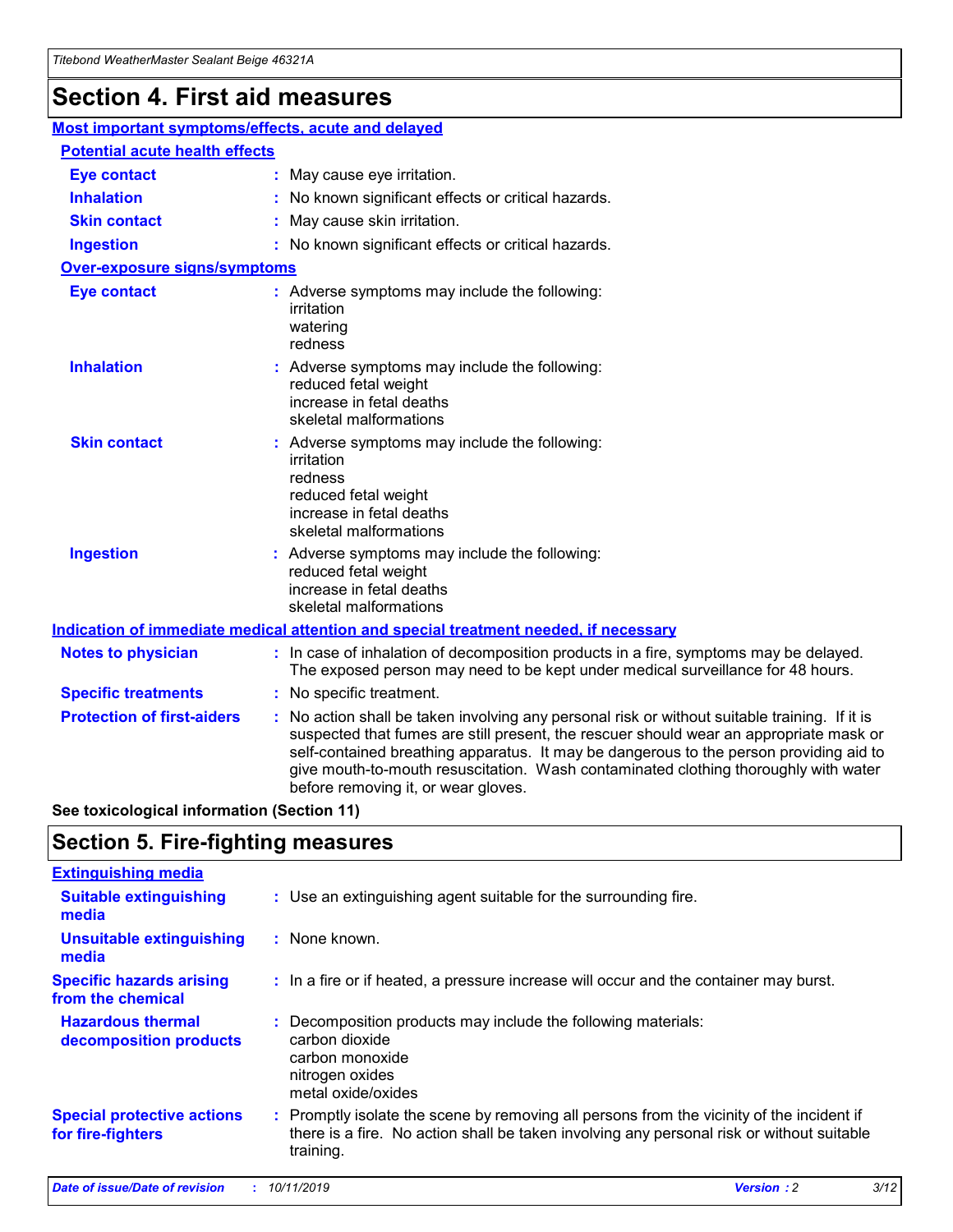### **Section 5. Fire-fighting measures**

**Special protective equipment for fire-fighters** Fire-fighters should wear appropriate protective equipment and self-contained breathing **:** apparatus (SCBA) with a full face-piece operated in positive pressure mode.

### **Section 6. Accidental release measures**

#### **Personal precautions, protective equipment and emergency procedures**

| For non-emergency<br>personnel                               | : No action shall be taken involving any personal risk or without suitable training.<br>Evacuate surrounding areas. Keep unnecessary and unprotected personnel from<br>entering. Do not touch or walk through spilled material. Avoid breathing vapor or mist.<br>Provide adequate ventilation. Wear appropriate respirator when ventilation is<br>inadequate. Put on appropriate personal protective equipment.                                                                                                                                                                                                                                                                                             |
|--------------------------------------------------------------|--------------------------------------------------------------------------------------------------------------------------------------------------------------------------------------------------------------------------------------------------------------------------------------------------------------------------------------------------------------------------------------------------------------------------------------------------------------------------------------------------------------------------------------------------------------------------------------------------------------------------------------------------------------------------------------------------------------|
|                                                              | For emergency responders : If specialized clothing is required to deal with the spillage, take note of any information in<br>Section 8 on suitable and unsuitable materials. See also the information in "For non-<br>emergency personnel".                                                                                                                                                                                                                                                                                                                                                                                                                                                                  |
| <b>Environmental precautions</b>                             | : Avoid dispersal of spilled material and runoff and contact with soil, waterways, drains<br>and sewers. Inform the relevant authorities if the product has caused environmental<br>pollution (sewers, waterways, soil or air).                                                                                                                                                                                                                                                                                                                                                                                                                                                                              |
| <b>Methods and materials for containment and cleaning up</b> |                                                                                                                                                                                                                                                                                                                                                                                                                                                                                                                                                                                                                                                                                                              |
| <b>Small spill</b>                                           | : Stop leak if without risk. Move containers from spill area. Dilute with water and mop up<br>if water-soluble. Alternatively, or if water-insoluble, absorb with an inert dry material and<br>place in an appropriate waste disposal container. Dispose of via a licensed waste<br>disposal contractor.                                                                                                                                                                                                                                                                                                                                                                                                     |
| <b>Large spill</b>                                           | : Stop leak if without risk. Move containers from spill area. Approach release from<br>upwind. Prevent entry into sewers, water courses, basements or confined areas. Wash<br>spillages into an effluent treatment plant or proceed as follows. Contain and collect<br>spillage with non-combustible, absorbent material e.g. sand, earth, vermiculite or<br>diatomaceous earth and place in container for disposal according to local regulations<br>(see Section 13). Dispose of via a licensed waste disposal contractor. Contaminated<br>absorbent material may pose the same hazard as the spilled product. Note: see<br>Section 1 for emergency contact information and Section 13 for waste disposal. |

### **Section 7. Handling and storage**

| <b>Precautions for safe handling</b>                                             |                                                                                                                                                                                                                                                                                                                                                                                                                                                                                                                                                                                                                                                                                                                                                                                                                                                  |
|----------------------------------------------------------------------------------|--------------------------------------------------------------------------------------------------------------------------------------------------------------------------------------------------------------------------------------------------------------------------------------------------------------------------------------------------------------------------------------------------------------------------------------------------------------------------------------------------------------------------------------------------------------------------------------------------------------------------------------------------------------------------------------------------------------------------------------------------------------------------------------------------------------------------------------------------|
| <b>Protective measures</b>                                                       | : Put on appropriate personal protective equipment (see Section 8). Persons with a<br>history of skin sensitization problems should not be employed in any process in which<br>this product is used. Avoid exposure - obtain special instructions before use. Avoid<br>exposure during pregnancy. Do not handle until all safety precautions have been read<br>and understood. Do not get in eyes or on skin or clothing. Do not ingest. Avoid<br>breathing vapor or mist. If during normal use the material presents a respiratory hazard,<br>use only with adequate ventilation or wear appropriate respirator. Keep in the original<br>container or an approved alternative made from a compatible material, kept tightly<br>closed when not in use. Empty containers retain product residue and can be hazardous.<br>Do not reuse container. |
| <b>Advice on general</b><br>occupational hygiene                                 | : Eating, drinking and smoking should be prohibited in areas where this material is<br>handled, stored and processed. Workers should wash hands and face before eating,<br>drinking and smoking. Remove contaminated clothing and protective equipment before<br>entering eating areas. See also Section 8 for additional information on hygiene<br>measures.                                                                                                                                                                                                                                                                                                                                                                                                                                                                                    |
| <b>Conditions for safe storage,</b><br>including any<br><b>incompatibilities</b> | : Store between the following temperatures: 0 to 120 $\degree$ C (32 to 248 $\degree$ F). Store in<br>accordance with local regulations. Store in original container protected from direct<br>sunlight in a dry, cool and well-ventilated area, away from incompatible materials (see<br>Section 10) and food and drink. Store locked up. Keep container tightly closed and<br>sealed until ready for use. Containers that have been opened must be carefully<br>resealed and kept upright to prevent leakage. Do not store in unlabeled containers.<br>Use appropriate containment to avoid environmental contamination. See Section 10 for<br>incompatible materials before handling or use.                                                                                                                                                   |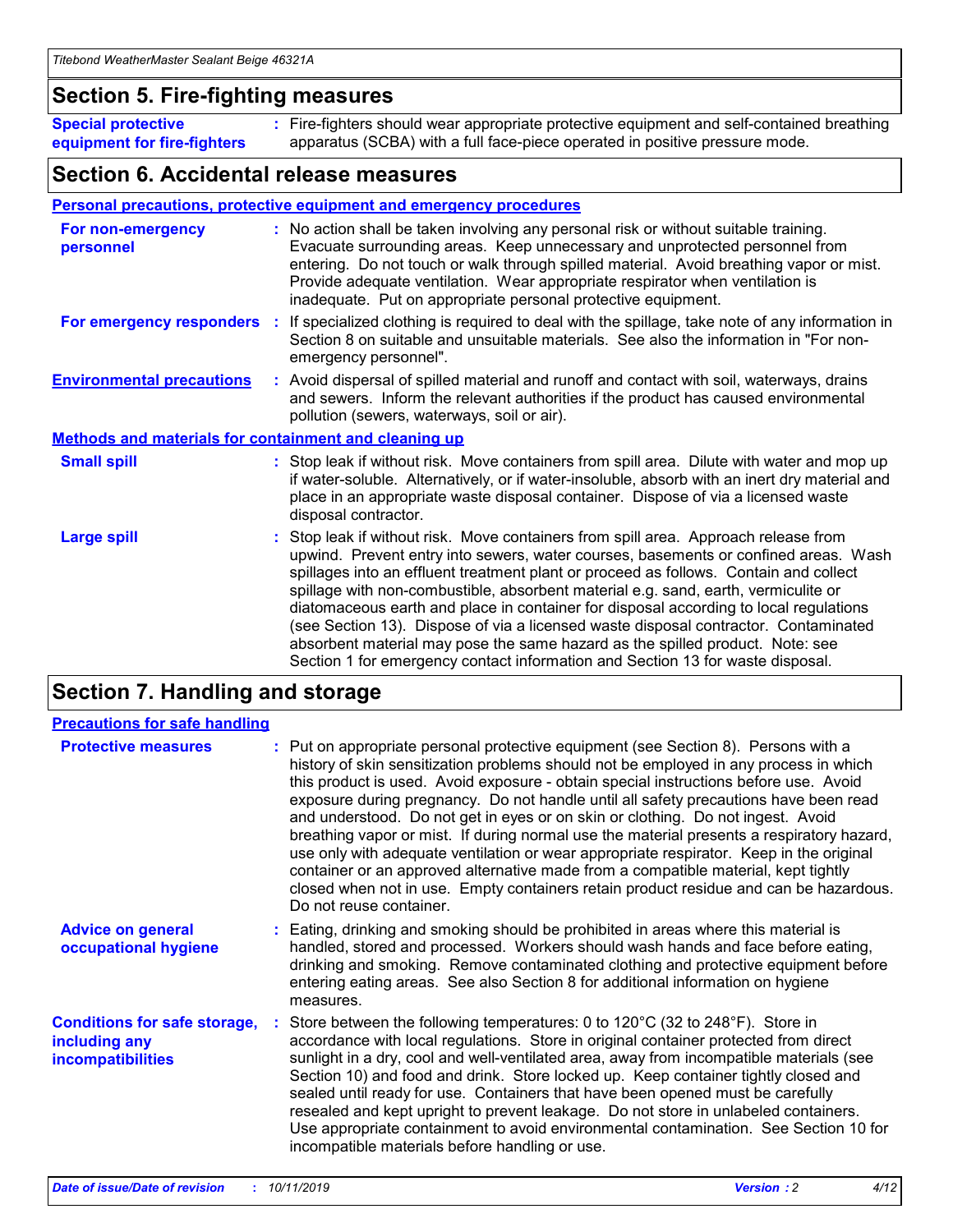## **Section 8. Exposure controls/personal protection**

#### **Control parameters**

#### **Occupational exposure limits**

| <b>Ingredient name</b>                               |    |                                          | <b>Exposure limits</b>                                                                                                                                                                                                                                                                                                                                                                                                                                                                                                                                                                                                 |
|------------------------------------------------------|----|------------------------------------------|------------------------------------------------------------------------------------------------------------------------------------------------------------------------------------------------------------------------------------------------------------------------------------------------------------------------------------------------------------------------------------------------------------------------------------------------------------------------------------------------------------------------------------------------------------------------------------------------------------------------|
| 3-aminopropyltriethoxysilane<br>Dibutyltin dilaurate |    |                                          | None.<br>ACGIH TLV (United States, 3/2019). Absorbed through skin.<br>Notes: as Sn<br>TWA: 0.1 mg/m <sup>3</sup> , (as Sn) 8 hours.<br>STEL: 0.2 mg/m <sup>3</sup> , (as Sn) 15 minutes.<br>NIOSH REL (United States, 10/2016). Absorbed through skin.<br>Notes: as Sn<br>TWA: 0.1 mg/m <sup>3</sup> , (as Sn) 10 hours.<br>OSHA PEL (United States, 5/2018). Notes: as Sn<br>TWA: $0.1 \text{ mg/m}^3$ , (as Sn) 8 hours.<br>OSHA PEL 1989 (United States, 3/1989). Absorbed through skin.<br>Notes: measured as Sn<br>TWA: 0.1 mg/m <sup>3</sup> , (measured as Sn) 8 hours. Form: Organic                           |
| <b>Appropriate engineering</b><br>controls           |    |                                          | : If user operations generate dust, fumes, gas, vapor or mist, use process enclosures,<br>local exhaust ventilation or other engineering controls to keep worker exposure to<br>airborne contaminants below any recommended or statutory limits.                                                                                                                                                                                                                                                                                                                                                                       |
| <b>Environmental exposure</b><br><b>controls</b>     |    |                                          | Emissions from ventilation or work process equipment should be checked to ensure<br>they comply with the requirements of environmental protection legislation. In some<br>cases, fume scrubbers, filters or engineering modifications to the process equipment<br>will be necessary to reduce emissions to acceptable levels.                                                                                                                                                                                                                                                                                          |
| <b>Individual protection measures</b>                |    |                                          |                                                                                                                                                                                                                                                                                                                                                                                                                                                                                                                                                                                                                        |
| <b>Hygiene measures</b>                              |    |                                          | : Wash hands, forearms and face thoroughly after handling chemical products, before<br>eating, smoking and using the lavatory and at the end of the working period.<br>Appropriate techniques should be used to remove potentially contaminated clothing.<br>Contaminated work clothing should not be allowed out of the workplace. Wash<br>contaminated clothing before reusing. Ensure that eyewash stations and safety<br>showers are close to the workstation location.                                                                                                                                            |
| <b>Eye/face protection</b>                           |    |                                          | : Safety eyewear complying with an approved standard should be used when a risk<br>assessment indicates this is necessary to avoid exposure to liquid splashes, mists,<br>gases or dusts. If contact is possible, the following protection should be worn, unless<br>the assessment indicates a higher degree of protection: chemical splash goggles.                                                                                                                                                                                                                                                                  |
| <b>Skin protection</b>                               |    |                                          |                                                                                                                                                                                                                                                                                                                                                                                                                                                                                                                                                                                                                        |
| <b>Hand protection</b>                               |    |                                          | : Chemical-resistant, impervious gloves complying with an approved standard should be<br>worn at all times when handling chemical products if a risk assessment indicates this is<br>necessary. Considering the parameters specified by the glove manufacturer, check<br>during use that the gloves are still retaining their protective properties. It should be<br>noted that the time to breakthrough for any glove material may be different for different<br>glove manufacturers. In the case of mixtures, consisting of several substances, the<br>protection time of the gloves cannot be accurately estimated. |
| <b>Body protection</b>                               |    | handling this product.                   | Personal protective equipment for the body should be selected based on the task being<br>performed and the risks involved and should be approved by a specialist before                                                                                                                                                                                                                                                                                                                                                                                                                                                |
| <b>Other skin protection</b>                         |    | specialist before handling this product. | : Appropriate footwear and any additional skin protection measures should be selected<br>based on the task being performed and the risks involved and should be approved by a                                                                                                                                                                                                                                                                                                                                                                                                                                          |
| <b>Respiratory protection</b>                        | ÷. | aspects of use.                          | Based on the hazard and potential for exposure, select a respirator that meets the<br>appropriate standard or certification. Respirators must be used according to a<br>respiratory protection program to ensure proper fitting, training, and other important                                                                                                                                                                                                                                                                                                                                                         |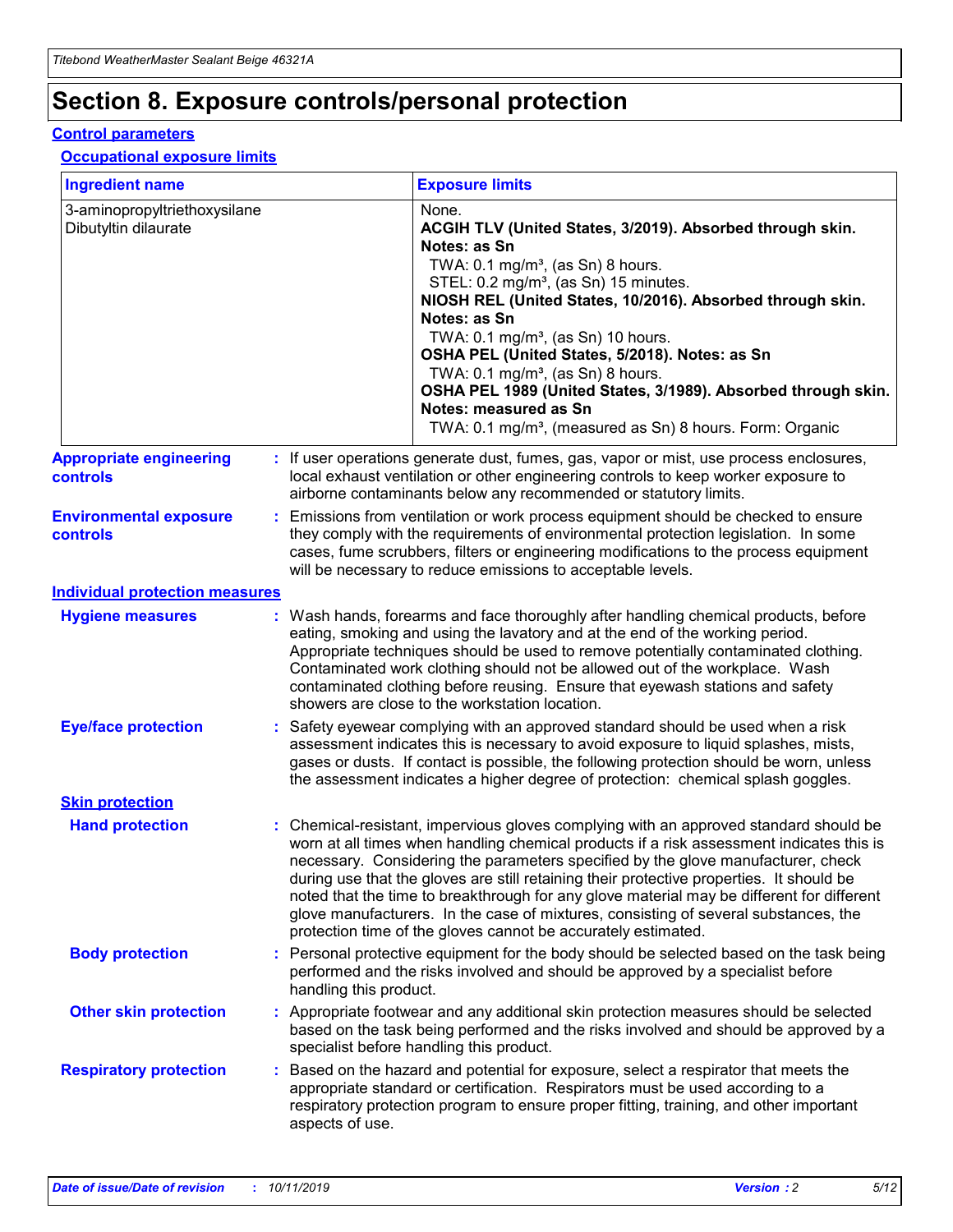### **Section 9. Physical and chemical properties**

#### **Appearance**

| <b>Physical state</b>                             | : Liquid. [Paste.]                                                |
|---------------------------------------------------|-------------------------------------------------------------------|
| Color                                             | Beige.                                                            |
| Odor                                              | None [Slight]                                                     |
| <b>Odor threshold</b>                             | : Not available.                                                  |
| рH                                                | : Not applicable.                                                 |
| <b>Melting point</b>                              | : Not available.                                                  |
| <b>Boiling point</b>                              | : $>100^{\circ}$ C ( $>212^{\circ}$ F)                            |
| <b>Flash point</b>                                | : Closed cup: $>200^{\circ}$ C ( $>392^{\circ}$ F) [Setaflash.]   |
| <b>Evaporation rate</b>                           | $:$ <1 (butyl acetate = 1)                                        |
| <b>Flammability (solid, gas)</b>                  | : Not available.                                                  |
| Lower and upper explosive<br>(flammable) limits   | : Not available.                                                  |
| <b>VOC (less water, less</b><br>exempt solvents)  | $: 0$ g/l                                                         |
| <b>Volatility</b>                                 | $: 0\%$ (w/w)                                                     |
| <b>Vapor density</b>                              | : Not available.                                                  |
| <b>Relative density</b>                           | : 1.4329                                                          |
| <b>Solubility</b>                                 | : Insoluble in the following materials: cold water and hot water. |
| <b>Solubility in water</b>                        | : Not available.                                                  |
| <b>Partition coefficient: n-</b><br>octanol/water | : Not available.                                                  |
| <b>Auto-ignition temperature</b>                  | : Not available.                                                  |
| <b>Decomposition temperature</b>                  | : Not available.                                                  |
| <b>Viscosity</b>                                  | : Not available.                                                  |

### **Section 10. Stability and reactivity**

| <b>Reactivity</b>                            |    | : No specific test data related to reactivity available for this product or its ingredients.            |
|----------------------------------------------|----|---------------------------------------------------------------------------------------------------------|
| <b>Chemical stability</b>                    |    | : The product is stable.                                                                                |
| <b>Possibility of hazardous</b><br>reactions |    | : Under normal conditions of storage and use, hazardous reactions will not occur.                       |
| <b>Conditions to avoid</b>                   |    | : No specific data.                                                                                     |
| <b>Incompatible materials</b>                | ٠. | No specific data.                                                                                       |
| <b>Hazardous decomposition</b><br>products   | ÷. | Under normal conditions of storage and use, hazardous decomposition products should<br>not be produced. |

### **Section 11. Toxicological information**

### **Information on toxicological effects**

#### **Acute toxicity**

| <b>Product/ingredient name</b> | <b>Result</b>           | <b>Species</b> | <b>Dose</b>                | <b>Exposure</b> |
|--------------------------------|-------------------------|----------------|----------------------------|-----------------|
| 3-aminopropyltriethoxysilane   | <b>ILD50 Dermal</b>     | Rabbit         | 4.29 g/kg                  |                 |
| Dibutyltin dilaurate           | ILD50 Oral<br>LD50 Oral | Rat<br>Rat     | $1.57$ g/kg<br>175 $mg/kg$ |                 |
|                                |                         |                |                            |                 |

**Irritation/Corrosion**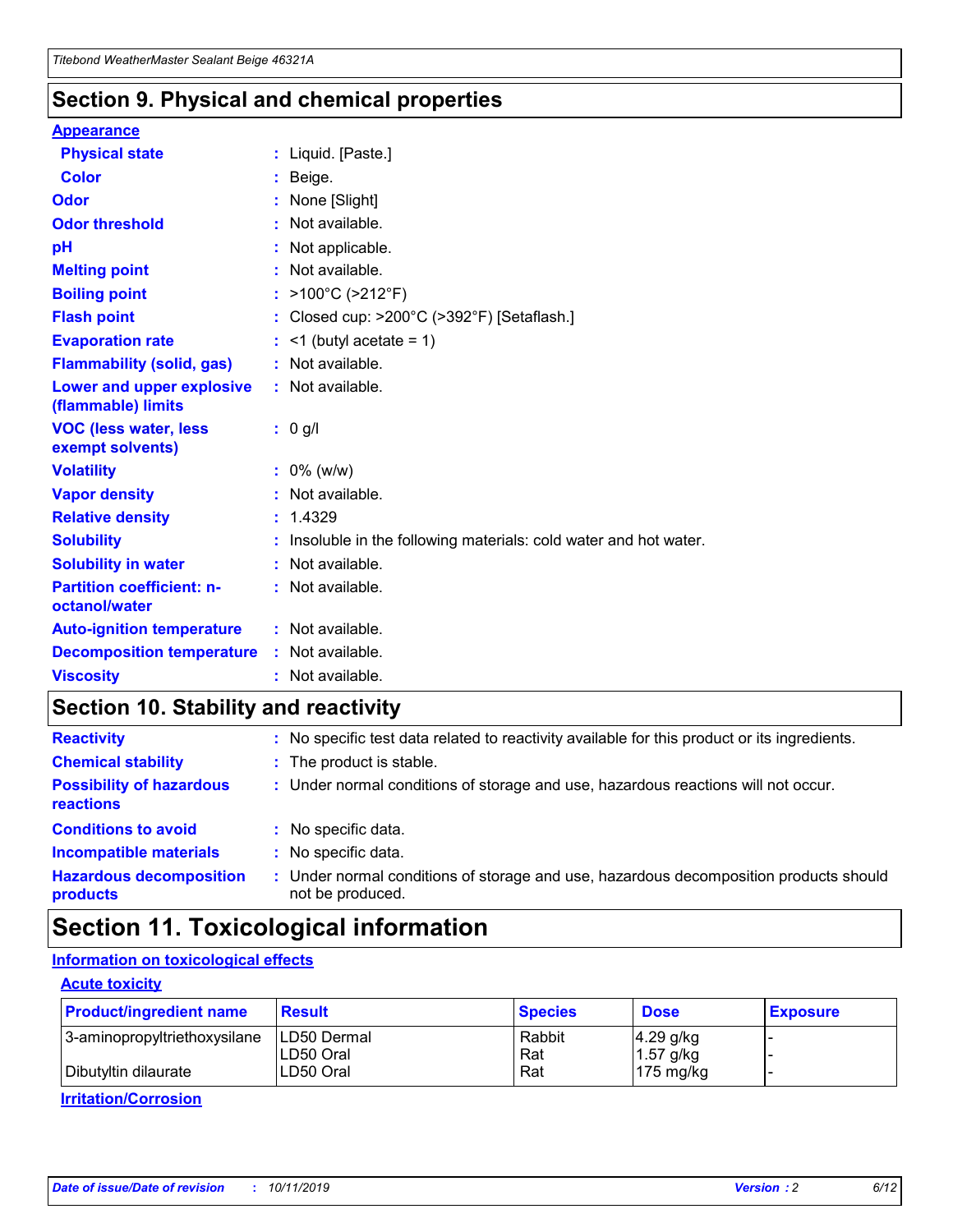## **Section 11. Toxicological information**

| <b>Product/ingredient name</b> | <b>Result</b>            | <b>Species</b> | <b>Score</b> | <b>Exposure</b>           | <b>Observation</b> |
|--------------------------------|--------------------------|----------------|--------------|---------------------------|--------------------|
| 3-aminopropyltriethoxysilane   | Eyes - Mild irritant     | Rabbit         |              | $100$ mg                  |                    |
|                                | Eyes - Severe irritant   | Rabbit         |              | 24 hours 750              |                    |
|                                |                          |                |              | ug                        |                    |
|                                | Skin - Severe irritant   | Rabbit         |              | 24 hours 5                | -                  |
| Dibutyltin dilaurate           | Eyes - Moderate irritant | Rabbit         |              | mg<br><b>24 hours 100</b> |                    |
|                                |                          |                |              | mg                        |                    |
|                                | Skin - Severe irritant   | Rabbit         |              | 500 mg                    | -                  |

### **Sensitization**

Not available.

#### **Mutagenicity**

Not available.

#### **Carcinogenicity**

Not available.

#### **Reproductive toxicity**

Not available.

#### **Teratogenicity**

Not available.

#### **Specific target organ toxicity (single exposure)**

Not available.

#### **Specific target organ toxicity (repeated exposure)**

| <b>Name</b>                                                                  |                                                                                                                             | <b>Category</b> | <b>Route of</b><br>exposure  | <b>Target organs</b> |
|------------------------------------------------------------------------------|-----------------------------------------------------------------------------------------------------------------------------|-----------------|------------------------------|----------------------|
| Dibutyltin dilaurate                                                         |                                                                                                                             | Category 1      | $\qquad \qquad \blacksquare$ | respiratory system   |
| <b>Aspiration hazard</b><br>Not available.                                   |                                                                                                                             |                 |                              |                      |
| <b>Information on the likely</b><br>routes of exposure                       | : Not available.                                                                                                            |                 |                              |                      |
| <b>Potential acute health effects</b>                                        |                                                                                                                             |                 |                              |                      |
| <b>Eye contact</b>                                                           | : May cause eye irritation.                                                                                                 |                 |                              |                      |
| <b>Inhalation</b>                                                            | : No known significant effects or critical hazards.                                                                         |                 |                              |                      |
| <b>Skin contact</b>                                                          | : May cause skin irritation.                                                                                                |                 |                              |                      |
| <b>Ingestion</b>                                                             | : No known significant effects or critical hazards.                                                                         |                 |                              |                      |
| Symptoms related to the physical, chemical and toxicological characteristics |                                                                                                                             |                 |                              |                      |
| <b>Eye contact</b>                                                           | : Adverse symptoms may include the following:<br>irritation<br>watering<br>redness                                          |                 |                              |                      |
| <b>Inhalation</b>                                                            | : Adverse symptoms may include the following:<br>reduced fetal weight<br>increase in fetal deaths<br>skeletal malformations |                 |                              |                      |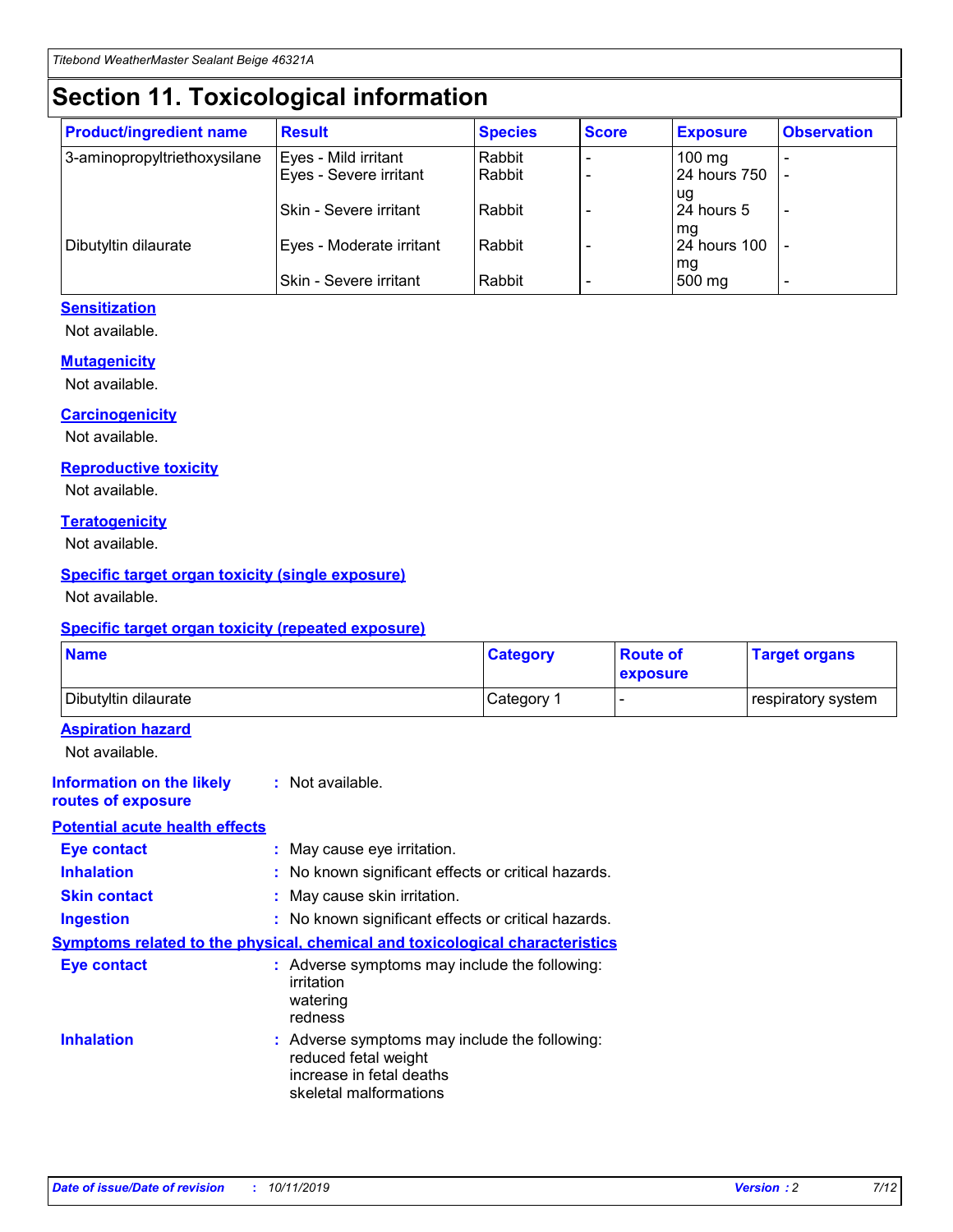## **Section 11. Toxicological information**

| <b>Skin contact</b>                     | : Adverse symptoms may include the following:<br>irritation<br>redness<br>reduced fetal weight<br>increase in fetal deaths<br>skeletal malformations |
|-----------------------------------------|------------------------------------------------------------------------------------------------------------------------------------------------------|
| <b>Ingestion</b>                        | : Adverse symptoms may include the following:<br>reduced fetal weight<br>increase in fetal deaths<br>skeletal malformations                          |
|                                         | Delayed and immediate effects and also chronic effects from short and long term exposure                                                             |
| <b>Short term exposure</b>              |                                                                                                                                                      |
| <b>Potential immediate</b><br>effects   | : Not available.                                                                                                                                     |
| <b>Potential delayed effects</b>        | : Not available.                                                                                                                                     |
| <b>Long term exposure</b>               |                                                                                                                                                      |
| <b>Potential immediate</b><br>effects   | : Not available.                                                                                                                                     |
| <b>Potential delayed effects</b>        | : Not available.                                                                                                                                     |
| <b>Potential chronic health effects</b> |                                                                                                                                                      |
| Not available.                          |                                                                                                                                                      |
| <b>General</b>                          | : Once sensitized, a severe allergic reaction may occur when subsequently exposed to<br>very low levels.                                             |
| <b>Carcinogenicity</b>                  | : No known significant effects or critical hazards.                                                                                                  |
| <b>Mutagenicity</b>                     | No known significant effects or critical hazards.                                                                                                    |
| <b>Teratogenicity</b>                   | May damage the unborn child.                                                                                                                         |
| <b>Developmental effects</b>            | No known significant effects or critical hazards.                                                                                                    |
| <b>Fertility effects</b>                | : May damage fertility.                                                                                                                              |
| <b>Numerical measures of toxicity</b>   |                                                                                                                                                      |
| <b>Acute toxicity estimates</b>         |                                                                                                                                                      |
|                                         |                                                                                                                                                      |

Not available.

## **Section 12. Ecological information**

#### **Toxicity**

| <b>Product/ingredient name</b> | <b>Result</b>                     | <b>Species</b>                       | <b>Exposure</b> |
|--------------------------------|-----------------------------------|--------------------------------------|-----------------|
| Dibutyltin dilaurate           | Chronic EC10 > 2 mg/l Fresh water | Algae - Scenedesmus<br>I subspicatus | l 96 hours i    |

### **Persistence and degradability**

| <b>Product/ingredient name</b> | <b>Test</b>                                                                    | <b>Result</b>  |                   | <b>Dose</b> | <b>Inoculum</b>         |
|--------------------------------|--------------------------------------------------------------------------------|----------------|-------------------|-------------|-------------------------|
| Dibutyltin dilaurate           | OECD 301F<br>Ready<br>Biodegradability -<br>Manometric<br>Respirometry<br>Test | 23 % - 28 days |                   |             |                         |
| <b>Product/ingredient name</b> | <b>Aquatic half-life</b>                                                       |                | <b>Photolysis</b> |             | <b>Biodegradability</b> |
| Dibutyltin dilaurate           |                                                                                |                |                   |             | Inherent                |

### **Bioaccumulative potential**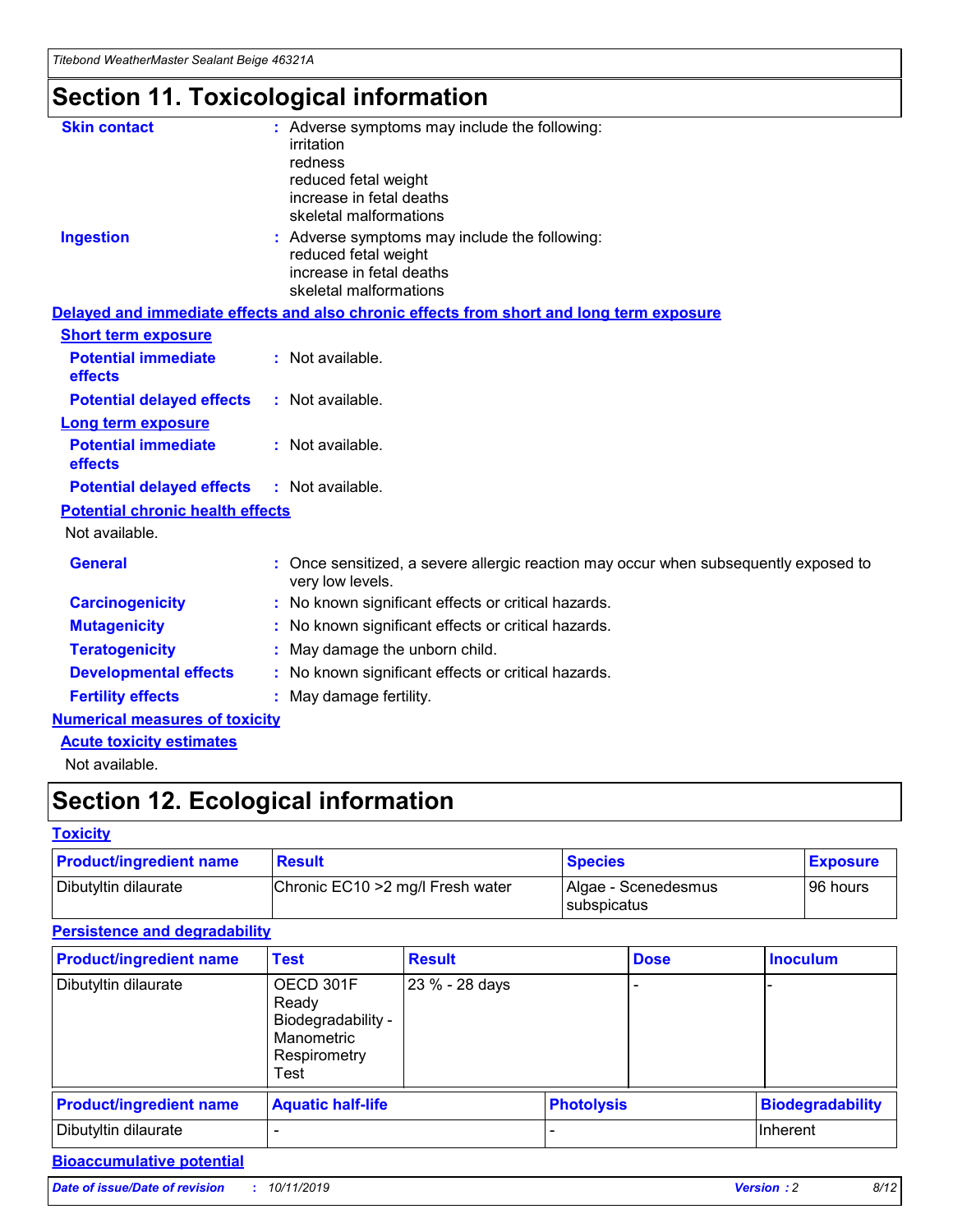## **Section 12. Ecological information**

| <b>Product/ingredient name</b> | $LoaPow$ | <b>BCF</b> | <b>Potential</b> |
|--------------------------------|----------|------------|------------------|
| 3-aminopropyltriethoxysilane   | 1.7      | 3.4        | low              |
| Dibutyltin dilaurate           | 4.44     | 2.91       | low              |

#### **Mobility in soil**

| <b>Soil/water partition</b><br>coefficient (K <sub>oc</sub> ) | : Not available.                                    |
|---------------------------------------------------------------|-----------------------------------------------------|
| <b>Other adverse effects</b>                                  | : No known significant effects or critical hazards. |

### **Section 13. Disposal considerations**

**Disposal methods :**

The generation of waste should be avoided or minimized wherever possible. Disposal of this product, solutions and any by-products should at all times comply with the requirements of environmental protection and waste disposal legislation and any regional local authority requirements. Dispose of surplus and non-recyclable products via a licensed waste disposal contractor. Waste should not be disposed of untreated to the sewer unless fully compliant with the requirements of all authorities with jurisdiction. Waste packaging should be recycled. Incineration or landfill should only be considered when recycling is not feasible. This material and its container must be disposed of in a safe way. Care should be taken when handling emptied containers that have not been cleaned or rinsed out. Empty containers or liners may retain some product residues. Avoid dispersal of spilled material and runoff and contact with soil, waterways, drains and sewers.

## **Section 14. Transport information**

|                                      | <b>DOT</b><br><b>Classification</b> | <b>TDG</b><br><b>Classification</b> | <b>Mexico</b><br><b>Classification</b> | <b>ADR/RID</b> | <b>IMDG</b>              | <b>IATA</b>              |
|--------------------------------------|-------------------------------------|-------------------------------------|----------------------------------------|----------------|--------------------------|--------------------------|
| <b>UN number</b>                     | Not regulated.                      | Not regulated.                      | Not regulated.                         | Not regulated. | Not regulated.           | Not regulated.           |
| <b>UN proper</b><br>shipping name    | $\blacksquare$                      |                                     |                                        |                |                          |                          |
| <b>Transport</b><br>hazard class(es) | $\blacksquare$                      | $\overline{\phantom{a}}$            | $\blacksquare$                         | $\blacksquare$ | $\overline{\phantom{a}}$ | $\overline{\phantom{0}}$ |
| <b>Packing group</b>                 | $\overline{\phantom{a}}$            | $\overline{\phantom{0}}$            | $\overline{\phantom{a}}$               | -              | $\overline{\phantom{0}}$ | $\overline{\phantom{a}}$ |
| <b>Environmental</b><br>hazards      | No.                                 | No.                                 | No.                                    | No.            | No.                      | No.                      |

## **Section 15. Regulatory information**

#### **U.S. Federal regulations**

#### **SARA 302/304**

#### **Composition/information on ingredients**

No products were found.

**SARA 304 RQ :** Not applicable.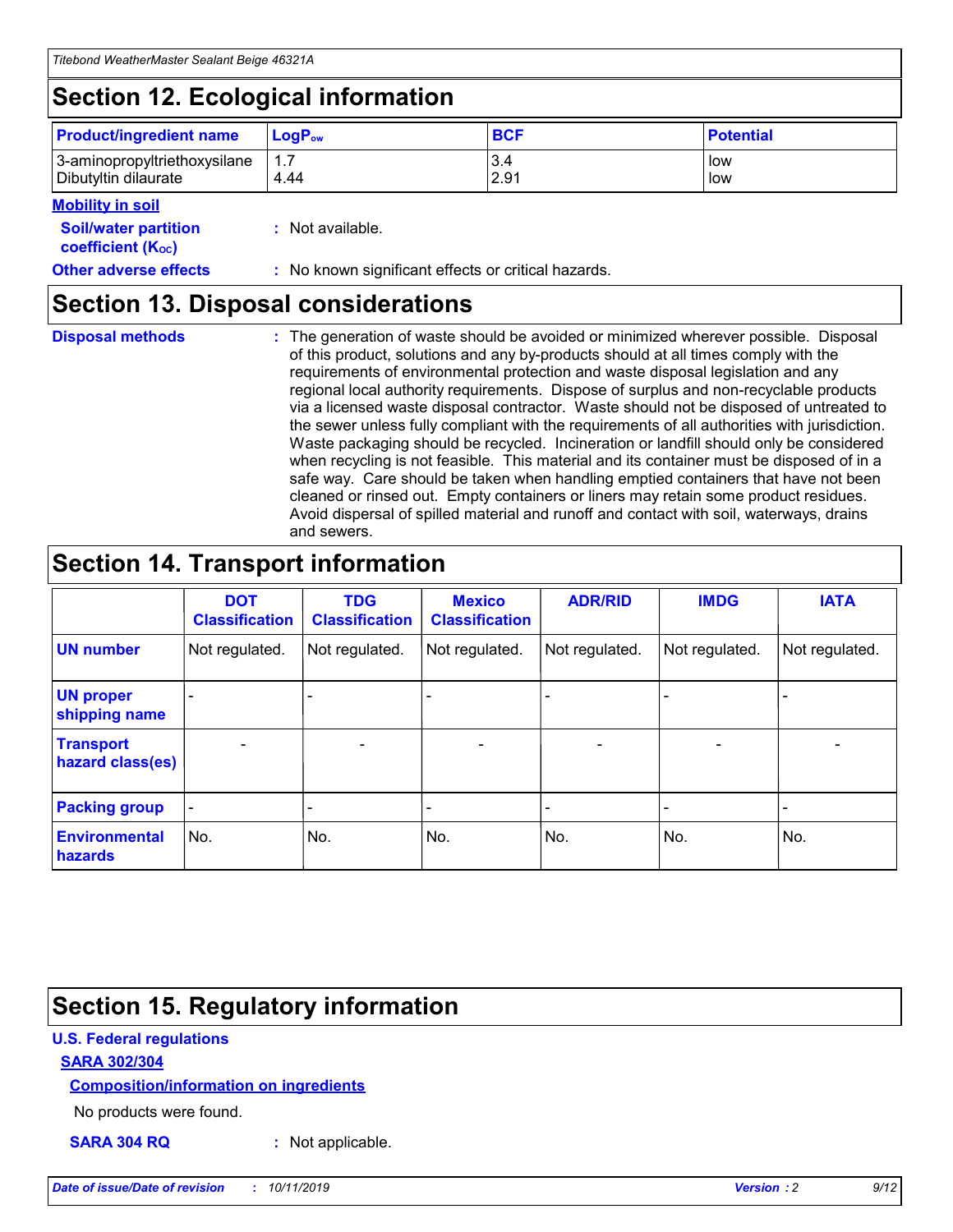### **Section 15. Regulatory information**

#### **SARA 311/312**

**Classification :** EYE IRRITATION - Category 2B SKIN SENSITIZATION - Category 1 TOXIC TO REPRODUCTION (Fertility) - Category 1B TOXIC TO REPRODUCTION (Unborn child) - Category 1B

#### **Composition/information on ingredients**

| <b>Name</b>                  | $\frac{9}{6}$ | <b>Classification</b>                                                                                            |
|------------------------------|---------------|------------------------------------------------------------------------------------------------------------------|
| 3-aminopropyltriethoxysilane | $\leq$ 3      | <b>FLAMMABLE LIQUIDS - Category 4</b><br><b>ACUTE TOXICITY (oral) - Category 4</b>                               |
|                              |               | SKIN IRRITATION - Category 2<br>EYE IRRITATION - Category 2A                                                     |
| Dibutyltin dilaurate         | ≤0.3          | ACUTE TOXICITY (oral) - Category 3<br>SKIN CORROSION - Category 1C                                               |
|                              |               | SERIOUS EYE DAMAGE - Category 1<br>SKIN SENSITIZATION - Category 1<br><b>GERM CELL MUTAGENICITY - Category 2</b> |
|                              |               | TOXIC TO REPRODUCTION (Fertility) - Category 1B<br>TOXIC TO REPRODUCTION (Unborn child) - Category 1B            |
|                              |               | SPECIFIC TARGET ORGAN TOXICITY (REPEATED<br>EXPOSURE) (respiratory system) - Category 1                          |

#### **State regulations**

| <b>Massachusetts</b> | : None of the components are listed. |
|----------------------|--------------------------------------|
| <b>New York</b>      | : None of the components are listed. |
| <b>New Jersey</b>    | : None of the components are listed. |
| <b>Pennsylvania</b>  | : None of the components are listed. |

#### **California Prop. 65**

**A** WARNING: This product can expose you to methanol, which is known to the State of California to cause birth defects or other reproductive harm. For more information go to www.P65Warnings.ca.gov.

| <b>Ingredient name</b> | No significant risk Maximum<br>level | acceptable dosage<br>level |
|------------------------|--------------------------------------|----------------------------|
| methanol               |                                      | Yes.                       |

#### **International regulations**

**Chemical Weapon Convention List Schedules I, II & III Chemicals** Not listed.

#### **Montreal Protocol**

Not listed.

#### **Stockholm Convention on Persistent Organic Pollutants**

Not listed.

### **UNECE Aarhus Protocol on POPs and Heavy Metals**

Not listed.

#### **Inventory list**

### **China :** All components are listed or exempted.

#### **United States TSCA 8(b) inventory :** All components are active or exempted.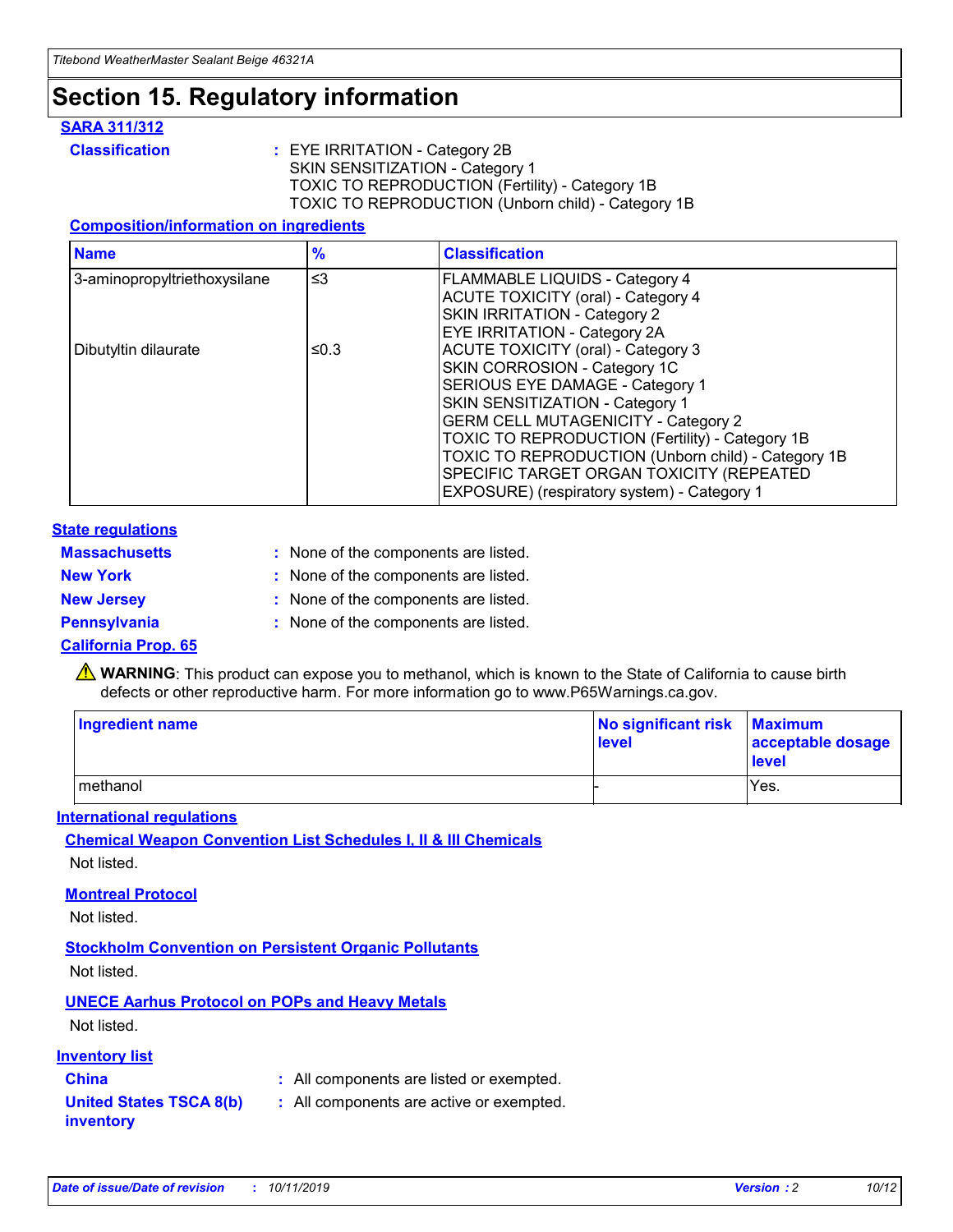## **Section 16. Other information**

**Hazardous Material Information System (U.S.A.)**



**Caution: HMIS® ratings are based on a 0-4 rating scale, with 0 representing minimal hazards or risks, and 4 representing significant hazards or risks. Although HMIS® ratings and the associated label are not required on SDSs or products leaving a facility under 29 CFR 1910.1200, the preparer may choose to provide them. HMIS® ratings are to be used with a fully implemented HMIS® program. HMIS® is a registered trademark and service mark of the American Coatings Association, Inc.**

**The customer is responsible for determining the PPE code for this material. For more information on HMIS® Personal Protective Equipment (PPE) codes, consult the HMIS® Implementation Manual.**

#### **National Fire Protection Association (U.S.A.)**



**Reprinted with permission from NFPA 704-2001, Identification of the Hazards of Materials for Emergency Response Copyright ©1997, National Fire Protection Association, Quincy, MA 02269. This reprinted material is not the complete and official position of the National Fire Protection Association, on the referenced subject which is represented only by the standard in its entirety.**

**Copyright ©2001, National Fire Protection Association, Quincy, MA 02269. This warning system is intended to be interpreted and applied only by properly trained individuals to identify fire, health and reactivity hazards of chemicals. The user is referred to certain limited number of chemicals with recommended classifications in NFPA 49 and NFPA 325, which would be used as a guideline only. Whether the chemicals are classified by NFPA or not, anyone using the 704 systems to classify chemicals does so at their own risk.**

**Procedure used to derive the classification**

| <b>Classification</b>                                                                                                                                                    |                                                                                                                                                  | <b>Justification</b>                                                                                                                                                                                                                                                                                                                                                                                                 |  |
|--------------------------------------------------------------------------------------------------------------------------------------------------------------------------|--------------------------------------------------------------------------------------------------------------------------------------------------|----------------------------------------------------------------------------------------------------------------------------------------------------------------------------------------------------------------------------------------------------------------------------------------------------------------------------------------------------------------------------------------------------------------------|--|
| EYE IRRITATION - Category 2B<br>SKIN SENSITIZATION - Category 1<br>TOXIC TO REPRODUCTION (Fertility) - Category 1B<br>TOXIC TO REPRODUCTION (Unborn child) - Category 1B |                                                                                                                                                  | Expert judgment<br>Expert judgment<br>Expert judgment<br>Expert judgment                                                                                                                                                                                                                                                                                                                                             |  |
| <b>History</b>                                                                                                                                                           |                                                                                                                                                  |                                                                                                                                                                                                                                                                                                                                                                                                                      |  |
| Date of printing                                                                                                                                                         | : 4/22/2022                                                                                                                                      |                                                                                                                                                                                                                                                                                                                                                                                                                      |  |
| Date of issue/Date of<br>revision                                                                                                                                        | : 10/11/2019                                                                                                                                     |                                                                                                                                                                                                                                                                                                                                                                                                                      |  |
| Date of previous issue                                                                                                                                                   | : 10/16/2020                                                                                                                                     |                                                                                                                                                                                                                                                                                                                                                                                                                      |  |
| <b>Version</b>                                                                                                                                                           | $\therefore$ 2                                                                                                                                   |                                                                                                                                                                                                                                                                                                                                                                                                                      |  |
| <b>Key to abbreviations</b>                                                                                                                                              | $\therefore$ ATE = Acute Toxicity Estimate<br><b>BCF</b> = Bioconcentration Factor<br>IBC = Intermediate Bulk Container<br>$UN = United Nations$ | GHS = Globally Harmonized System of Classification and Labelling of Chemicals<br>IATA = International Air Transport Association<br><b>IMDG = International Maritime Dangerous Goods</b><br>LogPow = logarithm of the octanol/water partition coefficient<br>MARPOL = International Convention for the Prevention of Pollution From Ships, 1973<br>as modified by the Protocol of 1978. ("Marpol" = marine pollution) |  |